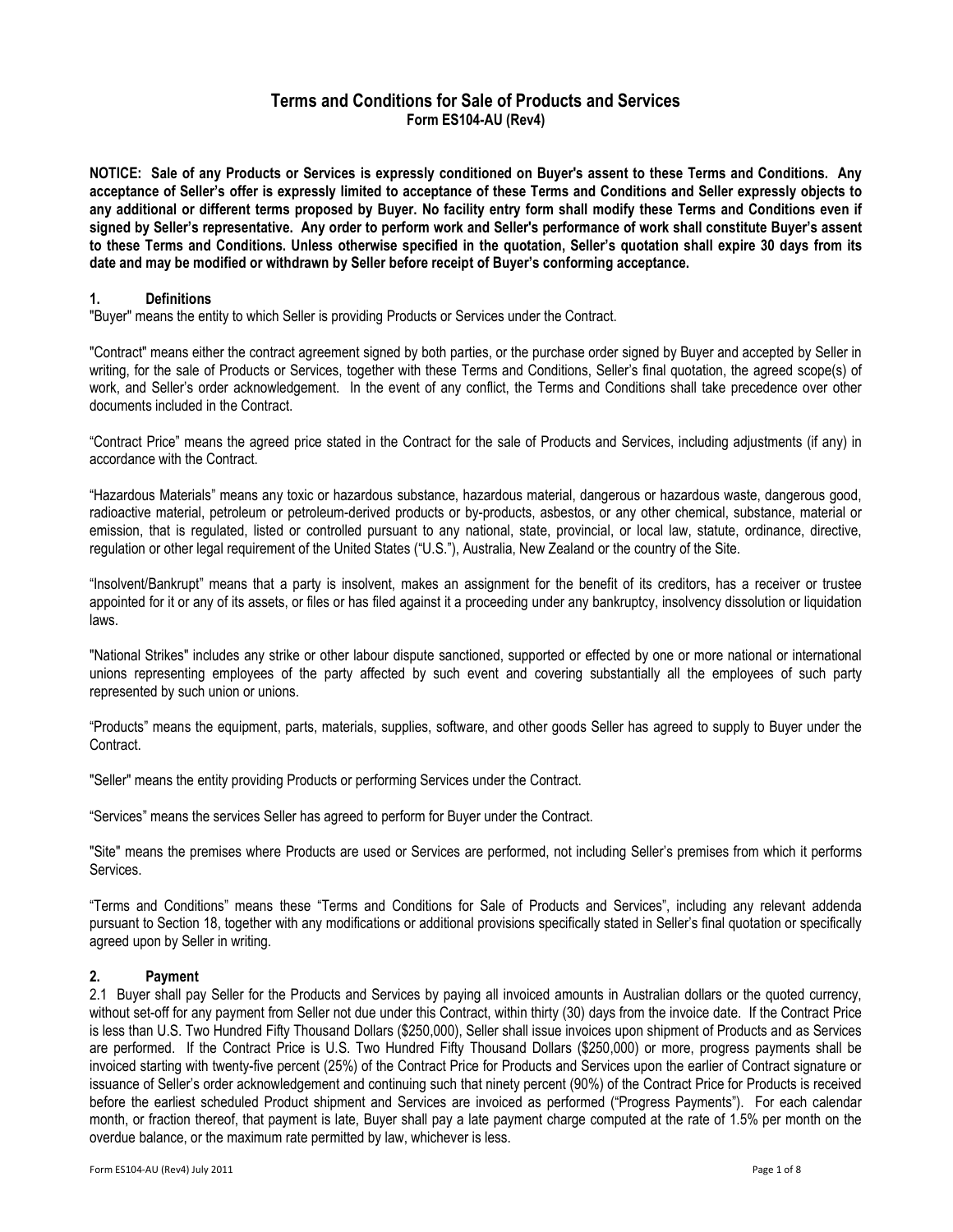2.2 As and if requested by Seller, Buyer shall at its expense establish and keep in force payment security in the form of an irrevocable, unconditional, sight letter of credit or bank guarantee allowing for pro-rata payments as Products are shipped and Services are performed, plus payment of cancellation and termination charges, and all other amounts due from Buyer under the Contract ("Payment Security"). The Payment Security shall be (a) in a form, and issued or confirmed by a bank acceptable to Seller, (b) payable at the counters of such acceptable bank or negotiating bank, (c) opened at least sixty (60) days prior to both the earliest scheduled shipment of Products and commencement of Services, and (d) remain in effect until the latest of ninety (90) days after the last scheduled Product shipment, completion of all Services and Seller's receipt of the final payment required under the Contract. Buyer shall, at its expense, increase the amount(s), extend the validity period(s) and make other appropriate modifications to any Payment Security within ten (10) days of Seller's notification that such adjustment is necessary in connection with Buyer's obligations under the Contract.

2.3 Seller is not required to commence or continue its performance unless and until any required Payment Security is received, operative and in effect and all applicable Progress Payments have been received. For each day of delay in receiving Progress Payments or acceptable Payment Security, Seller shall be entitled to a matching extension of the schedule. If at any time Seller reasonably determines that Buyer's financial condition or payment history does not justify continuation of Seller's performance, Seller shall be entitled to require full or partial payment in advance or otherwise restructure payments, request additional forms of Payment Security, suspend its performance or terminate the Contract.

## 3. Taxes and Duties

Seller shall be responsible for all corporate taxes measured by net income due to performance of or payment for work under this Contract ("Seller Taxes"). Buyer shall be responsible for all taxes, duties, fees, or other charges of any nature (including, but not limited to, consumption, gross receipts, import, property, sales, stamp, turnover, use, or goods and services taxes (as defined in A New Tax System (Goods and Services Tax) Act 1999 (Cth)), and all items of withholding, deficiency, penalty, addition to tax, interest, or assessment related thereto, imposed by any governmental authority on Buyer or Seller or its subcontractors) in relation to the Contract or the performance of or payment for work under the Contract other than Seller Taxes ("Buyer Taxes"). The Contract Price does not include the amount of any Buyer Taxes. If Buyer deducts or withholds Buyer Taxes, Buyer shall pay additional amounts so that Seller receives the full Contract Price without reduction for Buyer Taxes. Buyer shall provide to Seller, within one month of payment, official receipts from the applicable governmental authority for deducted or withheld taxes.

#### 4. Deliveries; Title Transfer; Risk of Loss; Storage

4.1 For shipments that do not involve export, Seller shall deliver Products to Buyer FCA Seller's facility or warehouse (Incoterms 2010). For export shipments, Seller shall deliver Products to Buyer FCA Port of Export (Incoterms 2010). Buyer shall pay all delivery costs and charges or pay Seller's standard shipping charges plus up to twenty-five (25%) percent. Partial deliveries are permitted. Seller may deliver Products in advance of the delivery schedule. Delivery times are approximate and are dependent upon prompt receipt by Seller of all information necessary to proceed with the work without interruption. If Products delivered do not correspond in quantity, type or price to those itemized in the shipping invoice or documentation, Buyer shall so notify Seller within ten (10) days after receipt.

4.2 For shipments that do not involve export, title to Products shall pass to Buyer upon delivery in accordance with Section 4.1. For export shipments from a Seller facility or warehouse outside the U.S., title shall pass to Buyer upon delivery in accordance with Section 4.1. For shipments from the U.S. to another country, title shall pass to Buyer immediately after each item departs from the territorial land, seas and overlying airspace of the U.S. The 1982 United Nations Convention of the law of the Sea shall apply to determine the U.S. territorial seas. For all other shipments, title to Products shall pass to Buyer the earlier of (i) the port of export immediately after Products have been cleared for export or (ii) immediately after each item departs from the territorial land, seas and overlying airspace of the sending country. When Buyer arranges the export or intercommunity shipment, Buyer will provide Seller evidence of exportation or intercommunity shipment acceptable to the relevant tax and custom authorities. Notwithstanding the foregoing, Seller grants only a license, and does not pass title, for any software provided by Seller under this Contract, and title to any leased equipment remains with Seller.

4.3 Risk of loss shall pass to Buyer upon delivery pursuant to Section 4.1, except that for export shipments from the U.S., risk of loss shall transfer to Buyer upon title passage.

4.4 If any Products to be delivered under this Contract or if any Buyer equipment repaired at Seller's facilities cannot be shipped to or received by Buyer when ready due to any cause attributable to Buyer or its other contractors, Seller may ship the Products and equipment to a storage facility, including storage at the place of manufacture or repair, or to an agreed freight forwarder. If Seller places Products or equipment into storage, the following apply: (i) title and risk of loss immediately pass to Buyer, if they have not already passed, and delivery shall be deemed to have occurred; (ii) any amounts otherwise payable to Seller upon delivery or shipment shall be due; (iii) all expenses and charges incurred by Seller related to the storage shall be payable by Buyer upon submission of Seller's invoices; and (iv) when conditions permit and upon payment of all amounts due, Seller shall make Products and repaired equipment available to Buyer for delivery.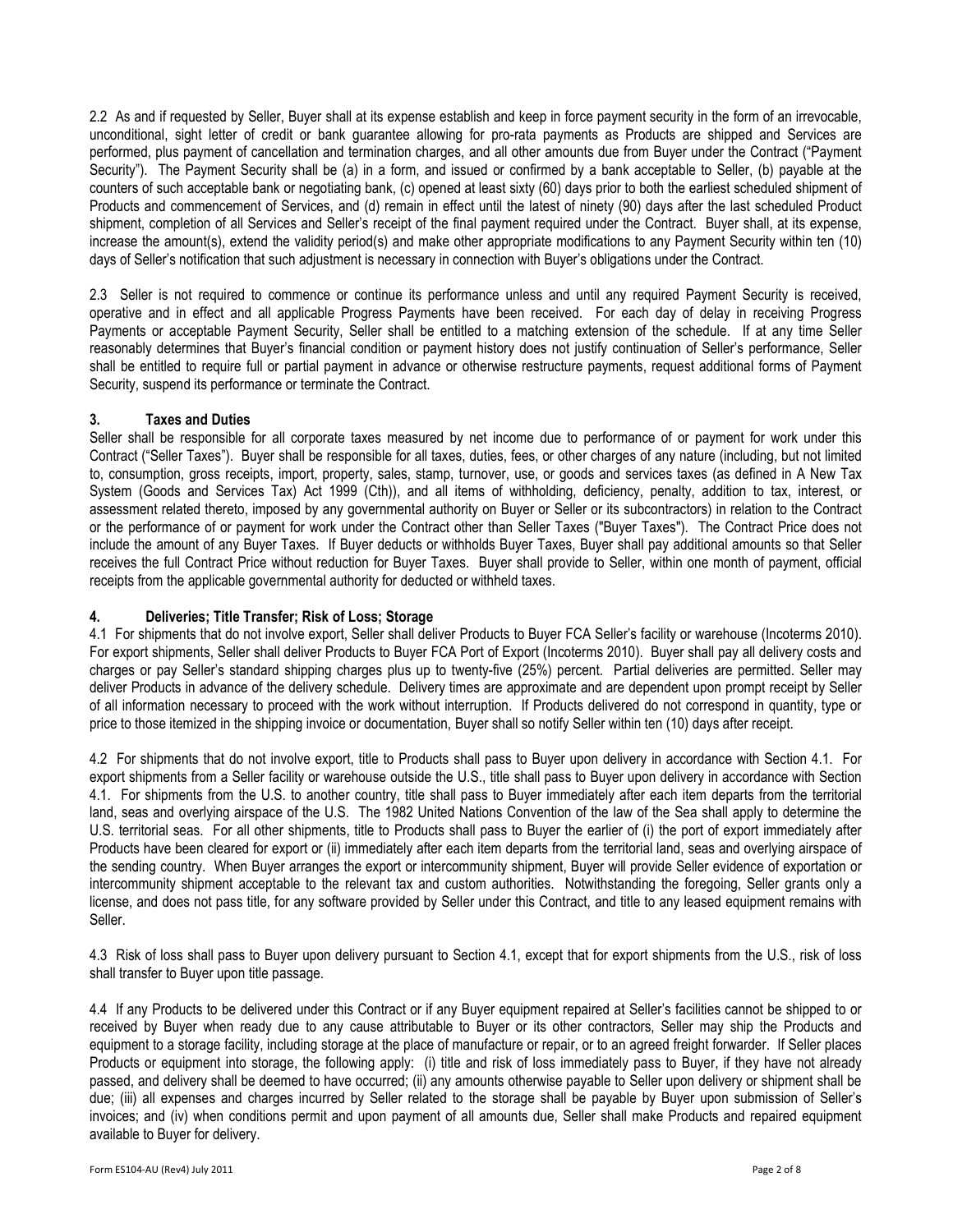4.5 If repair Services are to be performed on Buyer's equipment at Seller's facility, Buyer shall be responsible for, and shall retain risk of loss of, such equipment at all times, except that Seller shall be responsible for damage to the equipment while at Seller's facility to the extent such damage is caused by Seller's negligence.

## 5. Warranty

5.1 Seller warrants that Products shall be delivered free from defects in material, workmanship and title and that Services shall be performed in a competent, diligent manner in accordance with any mutually agreed specifications.

5.2 The warranty for Products shall expire one (1) year from first use or eighteen (18) months from delivery, whichever occurs first, except that software is warranted for ninety (90) days from delivery. The warranty for Services shall expire one (1) year after performance of the Service, except that software-related Services are warranted for ninety (90) days.

5.3 If Products or Services do not meet the above warranties, Buyer shall promptly notify Seller in writing prior to expiration of the warranty period. Seller shall (i) at its option, repair or replace defective Products and (ii) re-perform defective Services. If despite Seller's reasonable efforts, a non-conforming Product cannot be repaired or replaced, or non-conforming Services cannot be reperformed, Seller shall refund or credit monies paid by Buyer for such non-conforming Products and Services. Warranty repair, replacement or re-performance by Seller shall not extend or renew the applicable warranty period. Buyer shall obtain Seller's agreement on the specifications of any tests it plans to conduct to determine whether a non-conformance exists.

5.4 Buyer shall bear the costs of access for Seller's remedial warranty efforts (including removal and replacement of systems, structures or other parts of Buyer's facility), de-installation, decontamination, re-installation and transportation of defective Products to Seller and back to Buyer.

5.5 The warranties and remedies are conditioned upon (a) proper storage, installation, use, operation, and maintenance of Products, (b) Buyer keeping accurate and complete records of operation and maintenance during the warranty period and providing Seller access to those records, and (c) modification or repair of Products or Services only as authorized by Seller in writing. Failure to meet any such conditions renders the warranty null and void. Seller is not responsible for normal wear and tear.

5.6 This Section 5 provides the exclusive remedies for all claims based on failure of or defect in Products or Services, regardless of when the failure or defect arises, and whether a claim, however described, is based on contract, warranty, indemnity, tort/extracontractual liability (including negligence), strict liability or otherwise. The warranties provided in this Section 5 are exclusive and are in lieu of all other warranties, conditions and guarantees whether written, oral, implied or statutory. To the extent permitted by law, no implied or statutory warranty, or warranty or condition of merchantability or fitness for a particular purpose applies.

## 6. Confidentiality

6.1 Seller and Buyer (as to information disclosed, the "Disclosing Party") may each provide the other party (as to information received, the "Receiving Party") with Confidential Information in connection with this Contract. "Confidential Information" means (a) information that is designated in writing as "confidential" or "proprietary" by Disclosing Party at the time of written disclosure, and (b) information that is orally designated as "confidential" or "proprietary" by Disclosing Party at the time of oral or visual disclosure and is confirmed to be "confidential" or "proprietary" in writing within twenty (20) days after the oral or visual disclosure. In addition, prices for Products and Services shall be considered Seller's Confidential Information.

6.2 Receiving Party agrees: (i) to use the Confidential Information only in connection with the Contract and use of Products and Services, (ii) to take reasonable measures to prevent disclosure of the Confidential Information to third parties, and (iii) not to disclose the Confidential Information to a competitor of Disclosing Party. Notwithstanding these restrictions, (a) Seller may disclose Confidential Information to its affiliates and subcontractors in connection with performance of the Contract, (b) a Receiving Party may disclose Confidential Information to its auditors, (c) Buyer may disclose Confidential Information to lenders as necessary for Buyer to secure or retain financing needed to perform its obligations under the Contract, and (d) a Receiving Party may disclose Confidential Information to any other third party with the prior written permission of Disclosing Party, and in each case, only so long as the Receiving Party obtains a non-disclosure commitment from any such subcontractors, auditors, lenders or other permitted third party that prohibits disclosure of the Confidential Information and provided further that the Receiving Party remains responsible for any unauthorized use or disclosure of the Confidential Information. Receiving Party shall upon request return to Disclosing Party or destroy all copies of Confidential Information except to the extent that a specific provision of the Contract entitles Receiving Party to retain an item of Confidential Information. Seller may also retain one archive copy of Buyer's Confidential Information.

6.3 The obligations under this Section 6 shall not apply to any portion of the Confidential Information that: (i) is or becomes generally available to the public other than as a result of disclosure by Receiving Party, its representatives or its affiliates; (ii) is or becomes available to Receiving Party on a non-confidential basis from a source other than Disclosing Party when the source is not, to the best of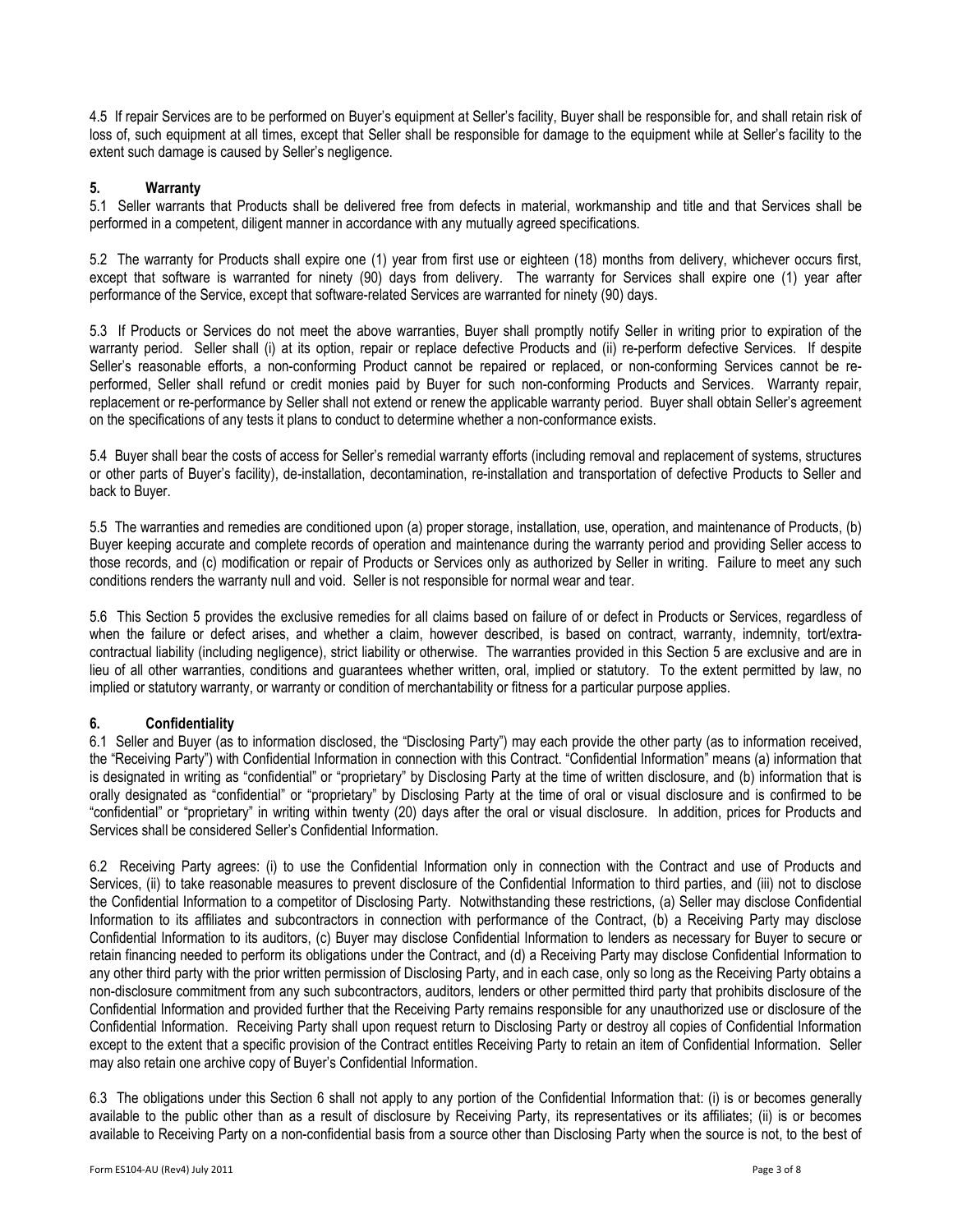Receiving Party's knowledge, subject to a confidentiality obligation to Disclosing Party; (iii) is independently developed by Receiving Party, its representatives or affiliates, without reference to the Confidential Information; (iv) is required to be disclosed by law or valid legal process provided that the Receiving Party intending to make disclosure in response to such requirements or process shall, to the extent permitted by law, promptly notify the Disclosing Party in advance of such disclosure and reasonably cooperate in attempts to maintain the confidentiality of the Confidential Information.

6.4 Each Disclosing Party warrants that it has the right to disclose the information that it discloses. Neither Buyer nor Seller shall make any public announcement about the Contract without prior written approval of the other party. As to any individual item of Confidential Information, the restrictions under this Section 6 shall expire five (5) years after the date of disclosure. Section 6 does not supersede any separate confidentiality or nondisclosure agreement signed by the parties.

## 7. Intellectual Property

7.1 Seller shall defend and indemnify Buyer against any claim by a non-affiliated third party (a "Claim") alleging that Products or Services furnished under this Contract infringe a patent in effect in Australia, the U.S. or an EU member state, or any copyright or trademark registered in the U.S., Australia or country of the Site, or a valid copyright or trademark recognized in the U.S. or a valid copyright or trademark recognised in Australia, provided that Buyer (a) promptly notifies Seller in writing of the Claim, (b) makes no admission of liability and does not take any position adverse to Seller, (c) gives Seller sole authority to control defense and settlement of the Claim, and (d) provides Seller with full disclosure and reasonable assistance free of charge as required to defend the Claim.

7.2 Section 7.1 shall not apply and Seller shall have no obligation or liability with respect to any Claim based upon (a) Products or Services that have been modified, or revised other than by Seller, (b) the combination of any Products or Services with other products or services when such combination is a basis of the alleged infringement, (c) failure of Buyer to implement any update provided by Seller that would have prevented the Claim, (d) unauthorized use of Products or Services, or (e) Products or Services made or performed to Buyer's specifications.

7.3 Should any Product or Service, or any portion thereof, become the subject of a Claim, Seller may at its option (a) procure for Buyer the right to continue using the Product or Service, or applicable portion thereof, (b) modify or replace it in whole or in part to make it noninfringing, or (c) failing (a) or (b), take back infringing Products or Services and refund the price received by Seller attributable to the infringing Products or Services.

7.4 Section 7 states Seller's exclusive liability for intellectual property infringement by Products and Services.

7.5 Each party shall retain ownership of all Confidential Information and intellectual property it had prior to the Contract. All new intellectual property conceived or created by Seller in the performance of this Contract, whether alone or with any contribution from Buyer, shall be owned exclusively by Seller. Buyer agrees to deliver assignment documentation as necessary to achieve that result.

## 8. Indemnity

Each of Buyer and Seller (as an "Indemnifying Party") shall indemnify the other party (as an "Indemnified Party") from and against claims brought by a third party, on account of personal injury or damage to the third party's tangible property, to the extent caused by the negligence of the Indemnifying Party in connection with this Contract. In the event the injury or damage is caused by joint or concurrent negligence of Buyer and Seller, the loss or expense shall be borne by each party in proportion to its degree of negligence. For purposes of Seller's indemnity obligation, no part of the Products or Site is considered third party property.

## 9. Insurance

During the term of the Contract, Seller shall maintain for its protection the following insurance coverage: (i) Worker's Compensation, Employer's Liability and other statutory insurance required by law with respect to work related injuries or disease of employees of Seller in such form(s) and amount(s) as required by applicable laws; (ii) Automobile Liability insurance with a combined single limit of \$5,000,000.00; and (iii) Commercial General Liability or Public Liability insurance for bodily injury and property damage with a combined single limit of \$20,000,000.00. If required in the Contract, Seller shall provide a certificate of insurance reflecting such coverage.

## 10. Excusable Events

Seller (including subcontractors or suppliers) shall not be liable or considered in breach of its obligations under this Contract to the extent that Seller's performance is delayed or prevented, directly or indirectly, by any cause beyond its reasonable control, or by armed conflict, acts or threats of terrorism, epidemics, National Strikes or other labor disturbances, or acts or omissions of any governmental authority or of the Buyer or Buyer's contractors or suppliers (each an "Excusable Event"). If an Excusable Event occurs, the schedule for Seller's performance shall be extended by the amount of time lost by reason of the event plus such additional time as may be needed to overcome the effect of the event. If acts or omissions of the Buyer or its contractors or suppliers cause the delay, Seller shall also be entitled to an equitable price adjustment.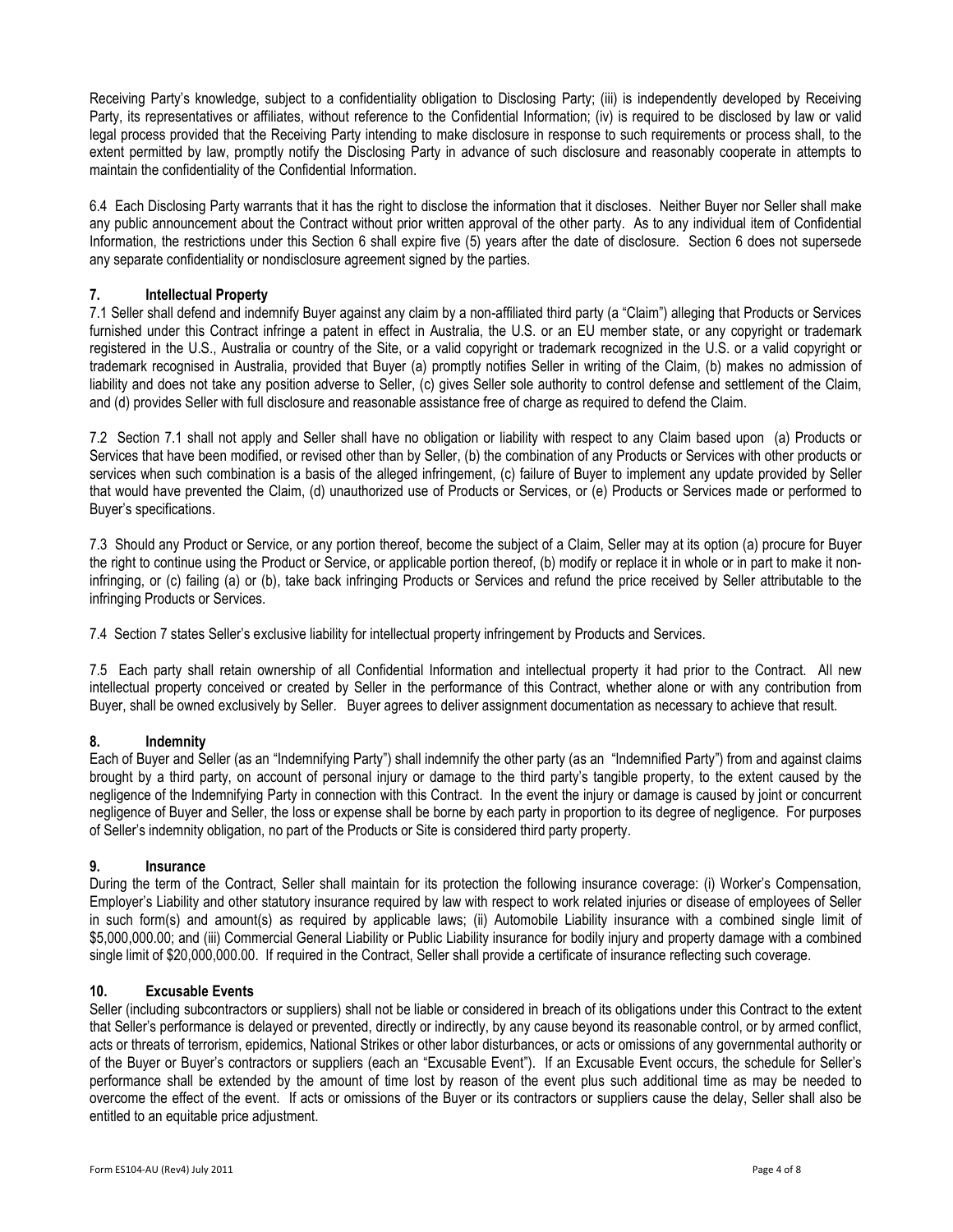## 11. Termination and Suspension

11.1 Buyer may terminate the Contract (or the portion affected) for cause if Seller (i) becomes Insolvent/Bankrupt, or (ii) commits a material breach of the Contract which does not otherwise have a specified contractual remedy, provided that: (a) Buyer shall first provide Seller with detailed written notice of the breach and of Buyer's intention to terminate the Contract, and (b) Seller shall have failed, within 30 days after receipt of the notice, to commence and diligently pursue cure of the breach.

11.2 If Buyer terminates the Contract pursuant to Section 11.1, (i) Seller shall reimburse Buyer the difference between that portion of the Contract Price allocable to the terminated scope and the actual amounts reasonably incurred by Buyer to complete that scope, and (ii) Buyer shall pay to Seller (a) the portion of the Contract Price allocable to Products shipped or completed, (b) lease fees incurred, and (c) amounts for Services performed before the effective date of termination. The amount due for Services shall be determined in accordance with the milestone schedule (for completed milestones) and rates set forth in the Contract (for work toward milestones not yet achieved and where there is no milestone schedule), as applicable or, where there are no milestones and/or rates in the Contract, at Seller's then-current standard time and material rates.

11.3 Seller may suspend or terminate the Contract (or any affected portion thereof) immediately for cause if Buyer (i) becomes Insolvent/Bankrupt, or (ii) materially breaches the Contract, including, but not limited to, failure or delay in Buyer providing Payment Security, making any payment when due, or fulfilling any payment conditions.

11.4 If the Contract (or any portion thereof) is terminated for any reason other than Seller's default under Section 11.1, Buyer shall pay Seller for all Products completed, lease fees incurred and Services performed before the effective date of termination, plus expenses reasonably incurred by Seller in connection with the termination. The amount due for Services shall be determined in accordance with the milestone schedule (for completed milestones) and rates set forth in the Contract (for work toward milestones not yet achieved and where there is no milestone schedule), as applicable or, where there are no milestones and/or rates in the Contract, at Seller's thencurrent standard time and material rates. In addition, Buyer shall pay Seller a cancellation charge equal to 80% of the Contract Price applicable to uncompleted made-to-order Products and 15% of the Contract Price applicable to all other uncompleted Products.

11.5 Either Buyer or Seller may terminate the Contract (or the portion affected) upon twenty (20) days advance notice if there is an Excusable Event (as described in Section 10) lasting longer than one hundred and twenty (120) days. In such case, Buyer shall pay to Seller amounts payable under Section 11.4, excluding the cancellation charge for uncompleted Products.

11.6 Buyer shall pay all reasonable expenses incurred by Seller in connection with a suspension, including, but not limited to, expenses for repossession, fee collection, demobilization/remobilization, and costs of storage during suspension. The schedule for Seller's obligations shall be extended for a period of time reasonably necessary to overcome the effects of any suspension.

## 12. Compliance with Laws, Codes and Standards

12.1 Seller shall comply with laws applicable to the manufacture of Products and its performance of Services. Buyer shall comply with laws applicable to the application, operation, use and disposal of the Products and Services.

12.2 Seller's obligations are conditioned upon Buyer's compliance with U.S., Australian, New Zealand or other applicable trade control laws and regulations. Buyer shall not trans-ship, re-export, divert or direct Products other than in and to the ultimate country of destination declared by Buyer and specified as the country of ultimate destination on Seller's invoice.

12.3 Notwithstanding any other provision, Buyer shall obtain, effectuate and maintain in force any required permit, license, exemption, filing, registration and other authorization, including, but not limited to, building and environmental permits, import licenses, environmental impact assessments, and foreign exchange authorizations, required for the lawful performance of Services at the Site or fulfillment of Buyer's obligations, except that Seller shall obtain any license or registration necessary for Seller to generally conduct business and visas or work permits, if any, necessary for Seller's personnel. Buyer shall provide reasonable assistance to Seller in obtaining such visas and work permits.

## 13. Environmental, Health and Safety Matters

13.1 The Parties shall, in accordance with the requirements set out in this Section, maintain safe working conditions at the Site, including, without limitation, implementing appropriate procedures regarding Hazardous Materials, confined space entry, and energization and de-energization of power systems (electrical, mechanical and hydraulic) using safe and effective lock-out/tag-out ("LOTO") procedures including physical LOTO or a mutually agreed upon alternative method.

13.2 Buyer shall advise Seller in advance and in writing of all applicable Site-specific health, safety, security and environmental requirements and procedures. The Seller agrees to follow the Buyer's procedures if they are equal to or more stringent than (i) the Seller's corresponding policies; or (ii) relevant legislative obligations relating to the Site and work under the Contract. Without limiting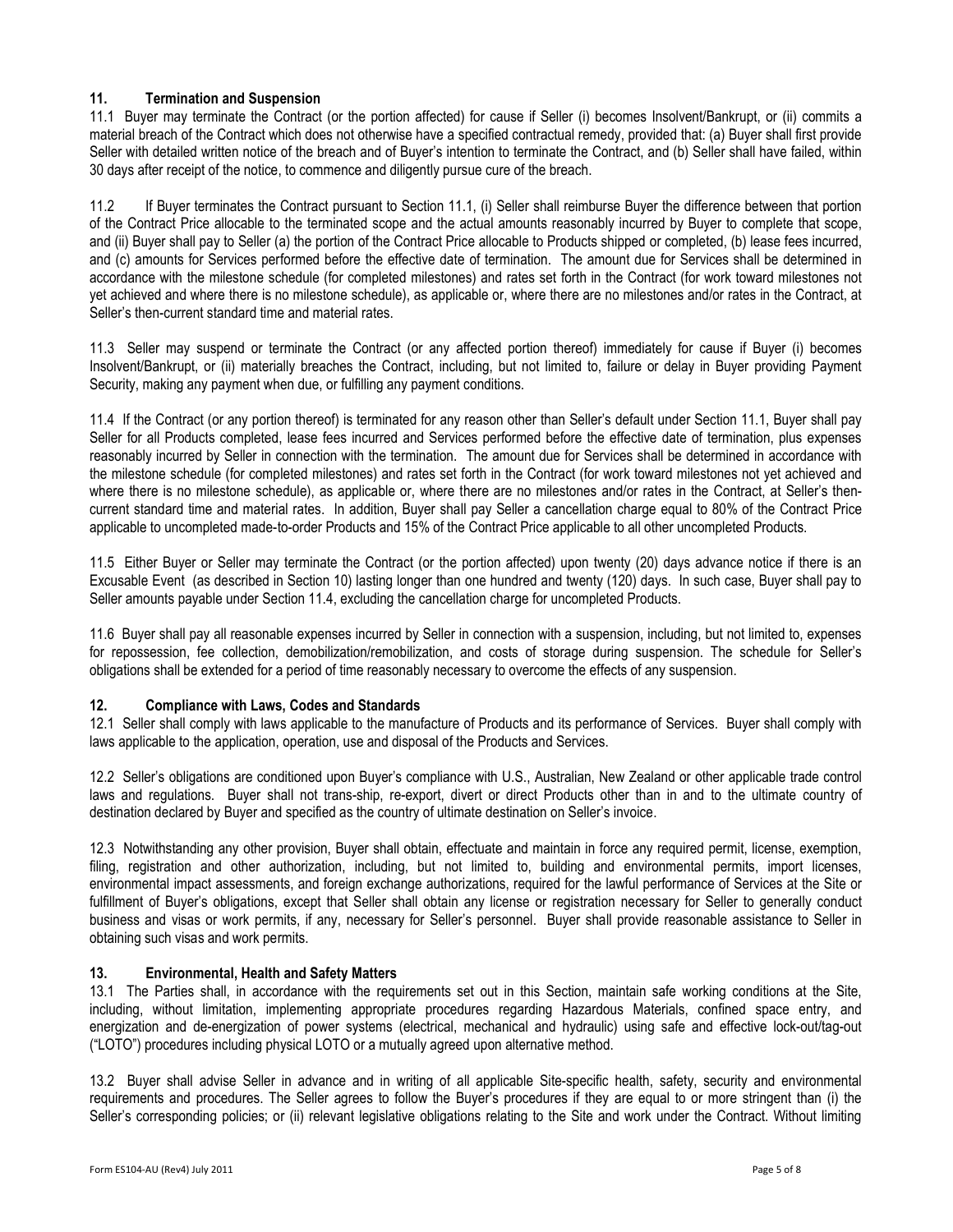Buyer's responsibilities under Section 13. Seller has the right but not the obligation to, from time to time, review and inspect applicable health, safety, security and environmental documentation, procedures and conditions at the Site.

13.3 If Seller encounters Hazardous Materials in Buyer's equipment or at the Site that require special handling or disposal, Seller is not obligated to continue any affected work until Buyer eliminates the hazardous conditions in accordance with applicable laws and regulations to enable Seller's work under the Contract to safely proceed. Seller shall be entitled to an equitable adjustment of the price and schedule to compensate for any increase in Seller's cost of, or time required for, performance of any part of the work.

13.4 Operation and condition of Buyer's equipment and the Site is the responsibility of Buyer. Buyer shall not require or permit Seller's personnel to operate Buyer's equipment at Site.

Buyer will make its Site medical facilities and resources available to Seller personnel who need medical attention.

13.5 Buyer shall indemnify Seller for any and all claims, damages, losses, and expenses arising out of or relating to any Hazardous Materials which are or were (i) present in or about Buyer's equipment or the Site, (ii) improperly handled or disposed of by Buyer or Buyer's employees, agents, contractors or subcontractors, or (iii) brought, generated, produced or released on Site by parties other than Seller.

## 14. Changes

14.1 Each party may at any time propose changes in the schedule or scope of Products or Services. Seller is not obligated to proceed with any change until both parties agree upon such change in writing. The written change documentation will describe the changes in scope and schedule, and the resulting changes in price and other provisions, as agreed.

14.2 The scope, Contract Price, schedule, and other provisions will be equitably adjusted to reflect additional costs or obligations incurred by Seller resulting from a change, after Seller's proposal date, in Buyer's Site-specific requirements or procedures, or in industry specifications, codes, standards, applicable laws or regulations. However, no adjustment will be made on account of a general change in Seller's manufacturing or repair facilities resulting from a change in laws or regulations applicable to such facilities. Unless otherwise agreed by the parties, pricing for additional work arising from such changes shall be at Seller's time and material rates.

14.3 It shall be acceptable and not considered a change if Seller delivers a Product that bears a different, superseding or new part or version number compared to the part or version number listed in the Contract.

#### 15. Limitations of Liability

15.1 The total liability of Seller for all claims of any kind arising from or related to the formation, performance or breach of this Contract, or any Products or Services, except the Seller's liability to indemnify Buyer under the Contract for third party claims for physical property damage, death or personal injury, shall not exceed the (i) Contract Price, or (ii) if Buyer places multiple order(s) under the Contract, the price of each particular order for all claims arising from or related to that order and ten thousand US dollars (US \$10,000) for all claims not part of any particular order.

15.2 Except the Seller's liability to indemnify Buyer under the Contract for third party claims for physical property damage, death or personal injury, Seller shall not be liable for loss of profit or revenues, loss of use of equipment or systems, interruption of business, cost of replacement power, cost of capital, downtime costs, increased operating costs, any special, consequential, incidental, indirect, or punitive damages, or claims of Buyer's customers for any of the foregoing types of damages.

15.3 To the extent permitted by law, all Seller liability shall end upon expiration of the applicable warranty period, provided that Buyer may continue to enforce a claim for which it has given notice prior to that date by commencing an action or arbitration, as applicable under this Contract, before expiration of any statute of limitations or other legal time limitation but in no event later than one year after expiration of such warranty period.

15.4 Seller shall not be liable for advice or assistance that is not required for the work scope under this Contract.

15.5 If Buyer is supplying Products or Services to a third party, or using Products or Services at a facility owned by a third party, Buyer shall either (i) indemnify and defend Seller from and against any and all claims by, and liability to, any such third party in excess of the limitations set forth in this Section 15, or (ii) require that the third party agree, for the benefit of and enforceable by Seller, to be bound by all the limitations included in this Section 15.

15.6 For purposes of this Section 15, the term "Seller" means Seller, its affiliates, subcontractors and suppliers of any tier, and their respective employees. The limitations in this Section 15 shall apply regardless of whether a claim is based in contract, warranty, indemnity, tort/extra-contractual liability (including negligence), strict liability or otherwise, and shall prevail over any conflicting terms, except to the extent that such terms further restrict Seller's liability.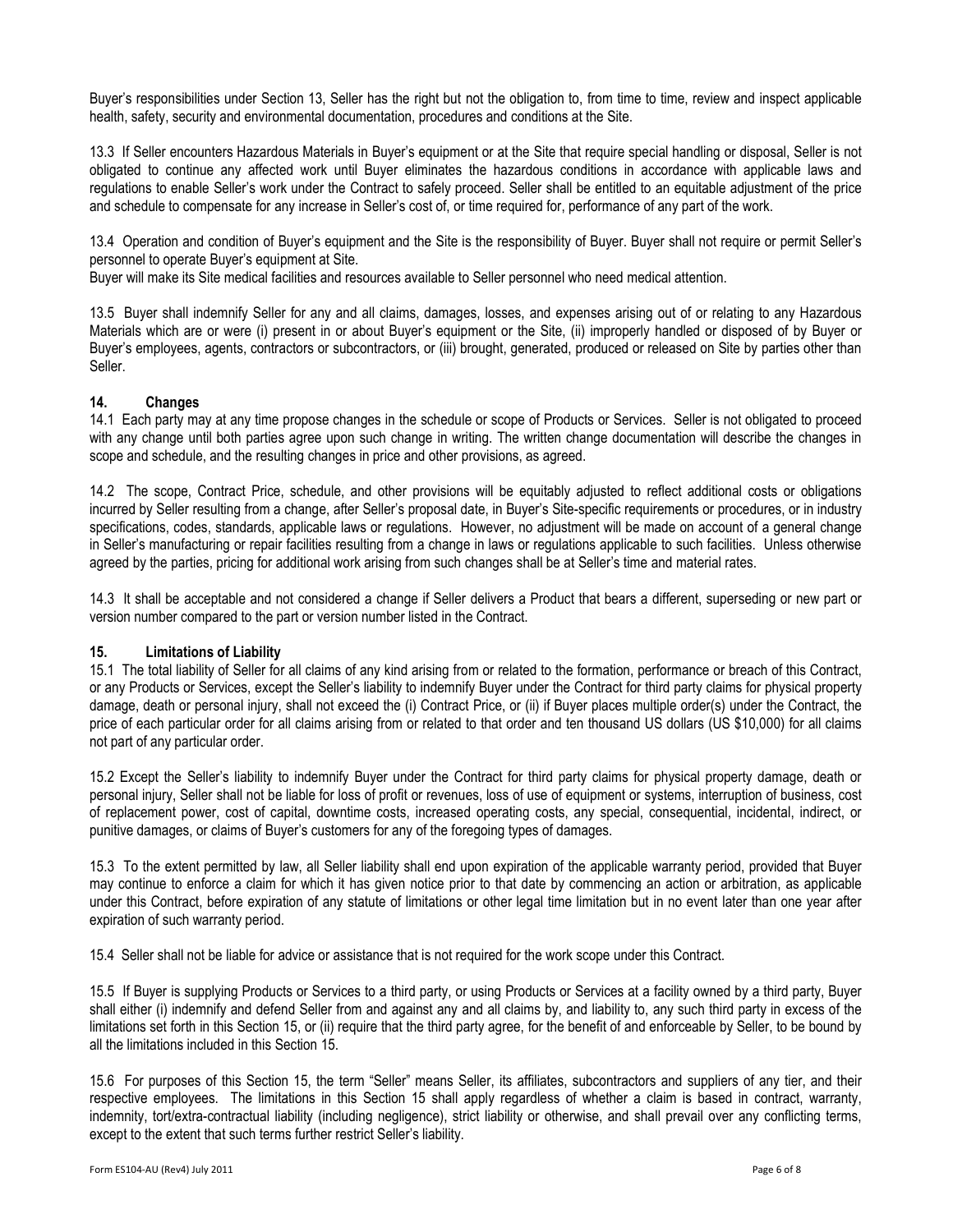### 16. Governing Law and Dispute Resolution

16.1 This Contract shall be governed by and construed in accordance with the laws of the State of Victoria, Australia, without giving effect to any choice of law rules that would cause the application of laws of any other jurisdiction (the "Governing Law"). If the Contract includes the sale of Products and the Buyer is outside the Seller's country, the United Nations Convention on Contracts for the International Sale of Goods shall apply.

16.2 All disputes arising in connection with this Contract, including any question regarding its existence, validity, breach or termination ("Disputes"), shall be resolved in accordance with this Section 16. If the Dispute is not resolved by negotiations, either party may, by giving written notice, refer the Dispute to a meeting of appropriate higher management, to be held within twenty (20) business days after the giving of notice. If the Dispute is not resolved within thirty (30) business days after the giving of notice, or such later date as may be mutually agreed, all Disputes shall be finally settled under the rules of the Arbitration Rules of the Australian Institute of Arbitrators & Mediators pursuant to the Commercial Arbitration Act 1984 (Vic).

16.3 The place for arbitration shall be Melbourne, Australia. The arbitration shall be conducted in English. The decision of the arbitrator(s) shall be final and binding upon both parties, and neither party shall seek recourse to a law court or other authority to appeal for revisions of the decision. The prevailing party in arbitration shall be entitled to an award of reasonable attorney's fees and costs incurred.

16.4 Notwithstanding the foregoing, each party shall have the right at any time, at its option and where legally available, to immediately commence an action or proceeding in a court of competent jurisdiction, subject to the terms of this Contract, to seek a restraining order, injunction, or similar order to enforce the confidentiality provisions set forth in Section 6 and/or the nuclear use restrictions set forth in Section 19.1, or to seek interim or conservatory measures. Monetary damages shall only be available in accordance with Section 16.2.

## 17. Inspection and Factory Tests

Seller will apply its normal quality control procedures in manufacturing Products. Seller shall attempt to accommodate requests by Buyer to witness Seller's factory tests of Products, subject to appropriate access restrictions, if such witnessing can be arranged without delaying the work.

## 18. Software, Leased Equipment, Remote Diagnostic Services, PCB Services

If Seller provides any software to Buyer, the Software License Addendum shall apply. If Seller leases any of Seller's equipment or provides related Services to Buyer, including placing Seller's equipment at Buyer's site to provide remote Services, the Lease Addendum shall apply. If Seller provides remote diagnostic services to Buyer, the Remote Diagnostic Services Addendum shall apply. If Seller provides PCB Services to Buyer, the PCB Services Addendum shall apply. If there is any conflict between these "Terms and Conditions for the Sale of Products and Services, Form ES104-AU (Rev4)" and the terms of any addendum incorporated pursuant to this Section 18, the terms of the addendum shall take precedence with respect to the applicable scope.

## 19. General Clauses

19.1 Products and Services sold by Seller are not intended for use in connection with any nuclear facility or activity, and Buyer warrants that it shall not use or permit others to use Products or Services for such purposes, without the advance written consent of Seller. If, in breach of this, any such use occurs, Seller (and its parent, affiliates, suppliers and subcontractors) disclaims all liability for any nuclear or other damage, injury or contamination, and, in addition to any other rights of Seller, Buyer shall indemnify and hold Seller (and its parent, affiliates, suppliers and subcontractors) harmless against all such liability. Consent of Seller to any such use, if any, will be conditioned upon additional terms and conditions that Seller determines to be acceptable for protection against nuclear liability.

19.2 Seller may assign or novate its rights and obligations under the Contract, in whole or in part, to any of its affiliates or may assign any of its accounts receivable under this Contract to any party without Buyer's consent. Buyer agrees to execute any documents that may be necessary to complete Seller's assignment or novation. Seller may subcontract portions of the work, so long as Seller remains responsible for it. The delegation or assignment by Buyer of any or all of its rights or obligations under the Contract without Seller's prior written consent (which consent shall not be unreasonably withheld) shall be void.

19.3 Buyer shall notify Seller immediately upon any change in ownership of more than fifty percent (50%) of Buyer's voting rights or of any controlling interest in Buyer. If Buyer fails to do so or Seller objects to the change, Seller may (a) terminate the Contract, (b) require Buyer to provide adequate assurance of performance (including but not limited to payment), and/or (c) put in place special controls regarding Seller's Confidential Information.

19.4 If any Contract provision is found to be void or unenforceable, the remainder of the Contract shall not be affected. The parties will endeavor to replace any such void or unenforceable provision with a new provision that achieves substantially the same practical and economic effect and is valid and enforceable.